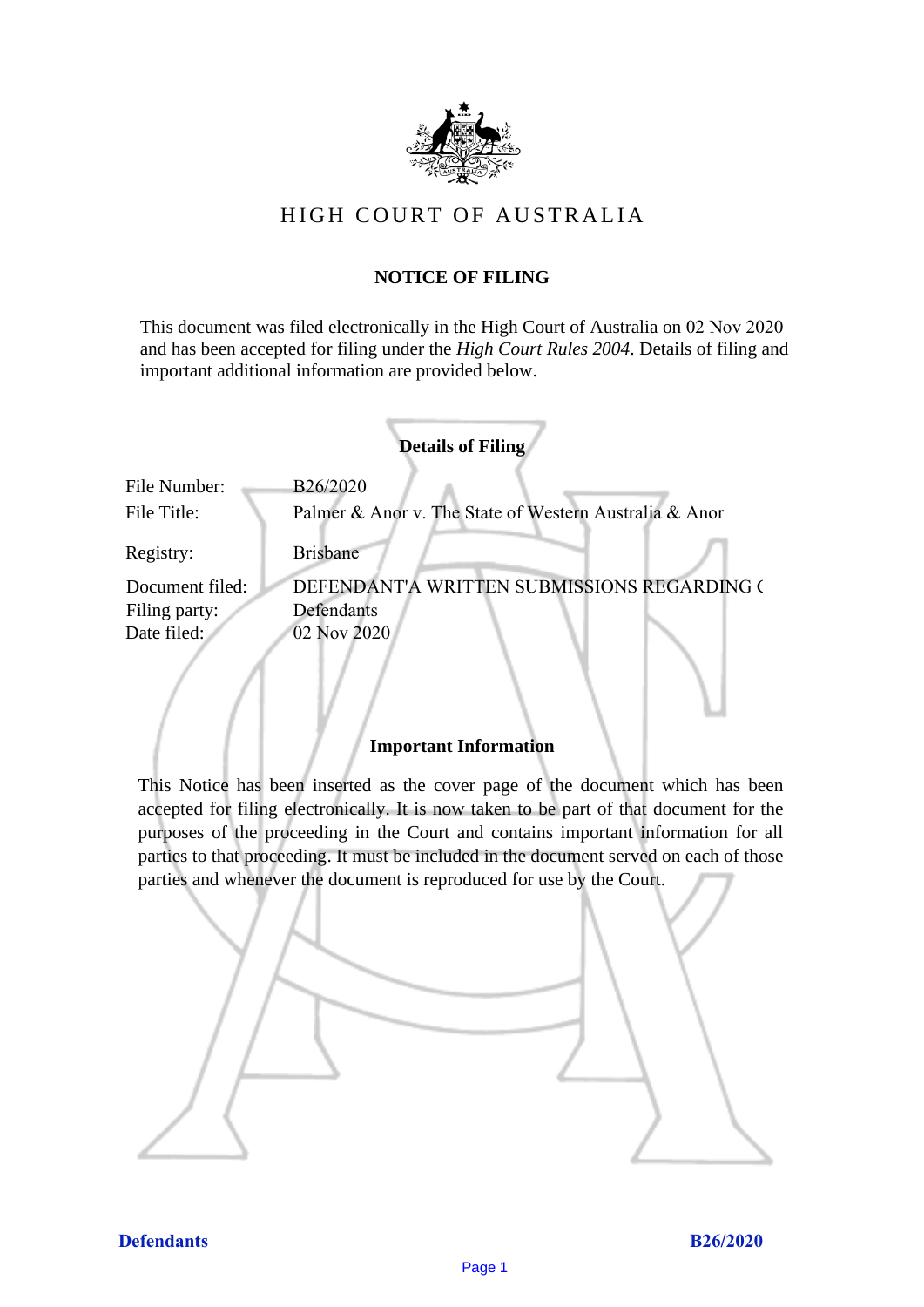#### B26/2020

### **IN THE HIGH COURT OF AUSTRALIA** IN THE HIGH COURT OF AUSTRALIA **BRISBANE REGISTRY** No. B26 of 2020

B E T W E E N: BETWEEN:

**CLIVE FREDERICK PALMER** CLIVE FREDERICK PALMER

First Plaintiff First Plaintiff

**MINERALOGY PTY LTD (ABN 65 010 582 680)** MINERALOGY PTY LTD (ABN 65 010 582 680) Second Plaintiff Second Plaintiff

AND AND

**THE STATE OF WESTERN AUSTRALIA**  THE STATE OF WESTERN AUSTRALIA First Defendant First Defendant

> **CHRISTOPHER JOHN DAWSON** CHRISTOPHER JOHN DAWSON Second Defendant Second Defendant

20 20

10 10

**DEFENDANTS' WRITTEN SUBMISSIONS REGARDING CHANGE IN**  DEFENDANTS' WRITTEN SUBMISSIONS REGARDING CHANGE IN **QUARANTINE (CLOSING THE BORDER) DIRECTIONS (WA)** QUARANTINE (CLOSING THE BORDER) DIRECTIONS (WA) **DEFENDANTS WEITER SUBMISSION BECAUSITE (2020)**<br> **DEFENDANTS B26/2020**<br> **CLAVEPRIDENTS FOR SECRET PARTS FOR SECRET AND RESULTED AND SECOND SECOND BY**  $\frac{1}{2}$ **<br>
THE STATE OF WESTERN ALGORED AND SECOND BY**  $\frac{1}{2}$ **<br>
THE STA** 

30 30

Date of Document: 2 November 2020 Date of Document: 2 November 2020

Filed on behalf of the Defendants by:

State Solicitor for Western Australia Tel: (08) 9264 1874 State Solicitor for Western Australia Tel: (08) 9264 1874 David Malcolm Justice Centre Fax: (08) 9264 1440 28 Barrack Street Ref: Ed Fearis (1802-20) PERTH WA 6000 Email: [e.fearis@sso.wa.gov.au](mailto:e.fearis@sso.wa.gov.au)

\_\_\_\_\_\_\_\_\_\_\_\_\_\_\_\_\_\_\_\_\_\_\_\_\_\_\_\_\_\_\_\_\_\_\_\_\_\_\_\_\_\_\_\_\_\_\_\_\_\_\_\_\_\_\_\_\_\_\_\_\_\_\_\_\_\_\_\_\_\_\_\_\_\_\_\_\_\_\_\_\_\_\_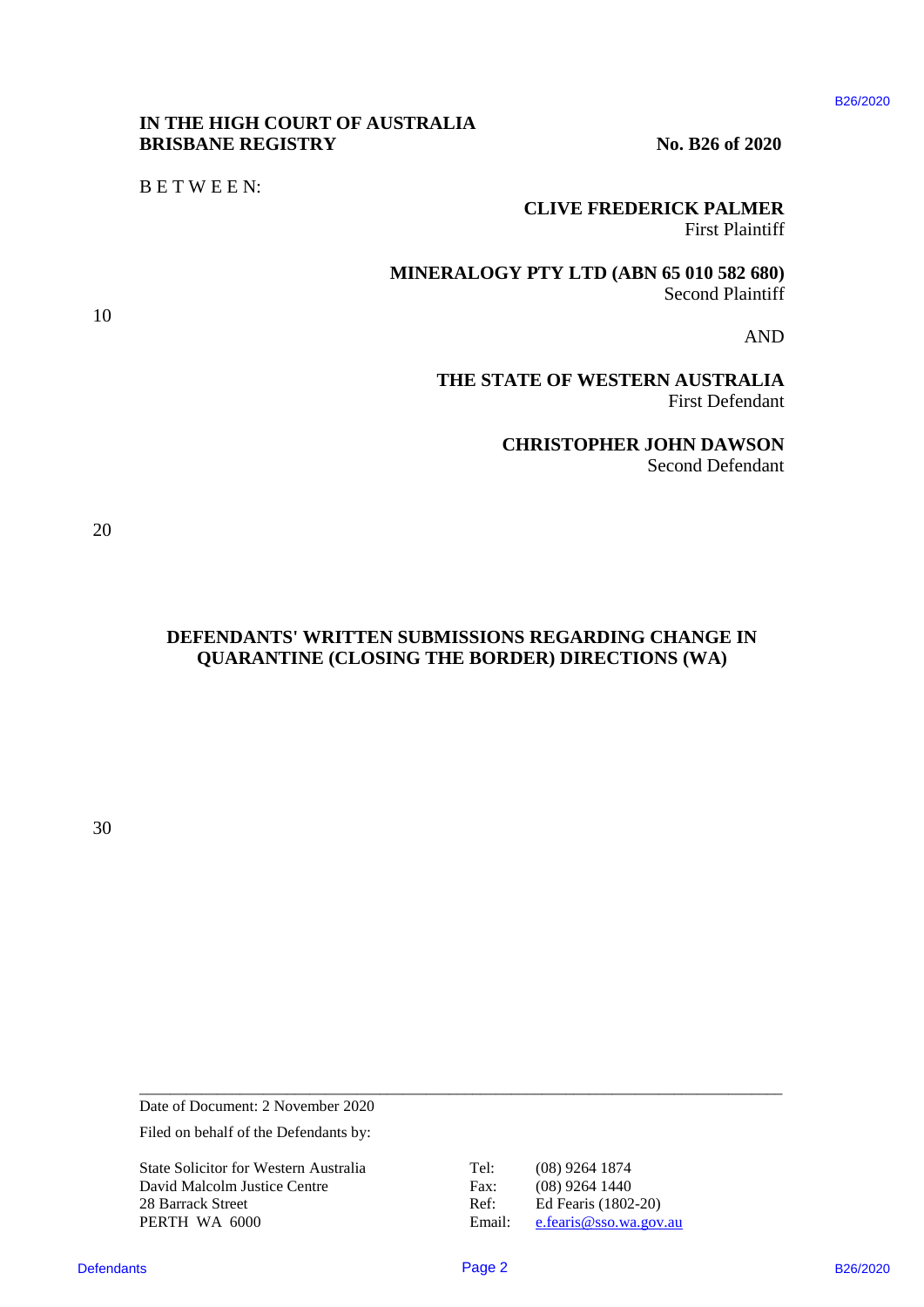1. These submissions are in a form suitable for publication on the Internet.

1

## **Part II: WRITTEN SUBMISSIONS** Part Il: WRITTEN SUBMISSIONS

#### **The Reserved Question** The Reserved Question

- 2. As the plaintiffs' submissions do not address the constitutional validity of the 2. As the plaintiffs' submissions do not address the constitutional validity of the *Emergency Management Act 2005* (WA), the only aspect of the substantive Emergency Management Act 2005 (WA), the only aspect of the substantive reserved question which arises is whether the *Quarantine (Closing the Border)*  reserved question which arises is whether the Quarantine (Closing the Border) *Directions* (**Directions**) are wholly or partly invalid because they contravene Directions (Directions) are wholly or partly invalid because they contravene section 92 of the Constitution? The defendants submit that the Directions, as they section 92 of the Constitution? The defendants submit that the Directions, as they 10 presently stand, are wholly valid. Part 1: SUITABLITTY FOR PUBLICATION<br>
1. These submissions are in a form submble for publication on the Internet.<br>
2. The Herewicz Question<br>
2. As the phasitric submissions do not addition the constitutional validity of th
	- 3. On 28 May 2020, the plaintiffs expressly indicated that they only seek a 3. On 28 May 2020, the plaintiffs expressly indicated that they only seek <sup>a</sup> determination as to the validity of the Directions as at the date of the hearing into the validity of the Directions.<sup>1</sup> The Plaintiffs' Reply Submissions refer to whether the Directions remain reasonably required on the day that those submissions were the Directions remain reasonably required on the day that those submissions were filed.<sup>2</sup>

#### **The History of the Directions** The History of the Directions

- 4. On 11 March 2020, the World Health Organisation declared COVID-19 to be a 4. On <sup>11</sup> March 2020, the World Health Organisation declared COVID-19 to be <sup>a</sup> pandemic.<sup>3</sup> This led to the WA Minister for Emergency Services to declaring a State of Emergency under the *Emergency Management Act 2005* to address this State of Emergency under the Emergency Management Act 2005 to address this 20 pandemic on 15 March 2020.<sup>4</sup>
	- 5. The declaration of a State of Emergency is made pursuant to section 56 of the 5. The declaration of <sup>a</sup> State of Emergency is made pursuant to section 56 of the *Emergency Management Act 2005*. <sup>5</sup> For the purposes of this State of Emergency Management Act 2005.° For the purposes of this State of Emergency, the emergency area was the whole of the State of WA.<sup>6</sup>

 $\overline{a}$ 

<sup>&</sup>lt;sup>1</sup> Directions Hearing, 28 May 2020, p 5, lines 159-168.

<sup>&</sup>lt;sup>2</sup> Plaintiffs' Reply Submissions, 27 October 2020, [13].  $\begin{array}{c} 1 \\ 2 \\ 3 \\ 4 \end{array}$ 

<sup>3</sup> *Palmer v WA (No 4)* [2020] FCA 1221, [1] (Case Stated Book, vol 1, p 132) (**CSB1/132**). Palmer v WA (No 4) [2020] FCA 1221, [1] (Case Stated Book, vol 1, p 132) (CSB1/132).

<sup>4</sup> *Palmer v WA (No 4)* [2020] FCA 1221, [1] (CSB1/132). Palmer v WA (No 4) [2020] FCA 1221, [1] (CSB1/132).

<sup>5</sup> See Joint Book of Authorities, vol 1, Tab 4, p 127 (**JBA1/4/127).** See Joint Book of Authorities, vol 1, Tab 4, <sup>p</sup> 127 (JBA1/4/127).

<sup>6</sup> Special Case, definition of "State of Emergency", CSB2/239. Special Case, definition of "State of Emergency", CSB2/239.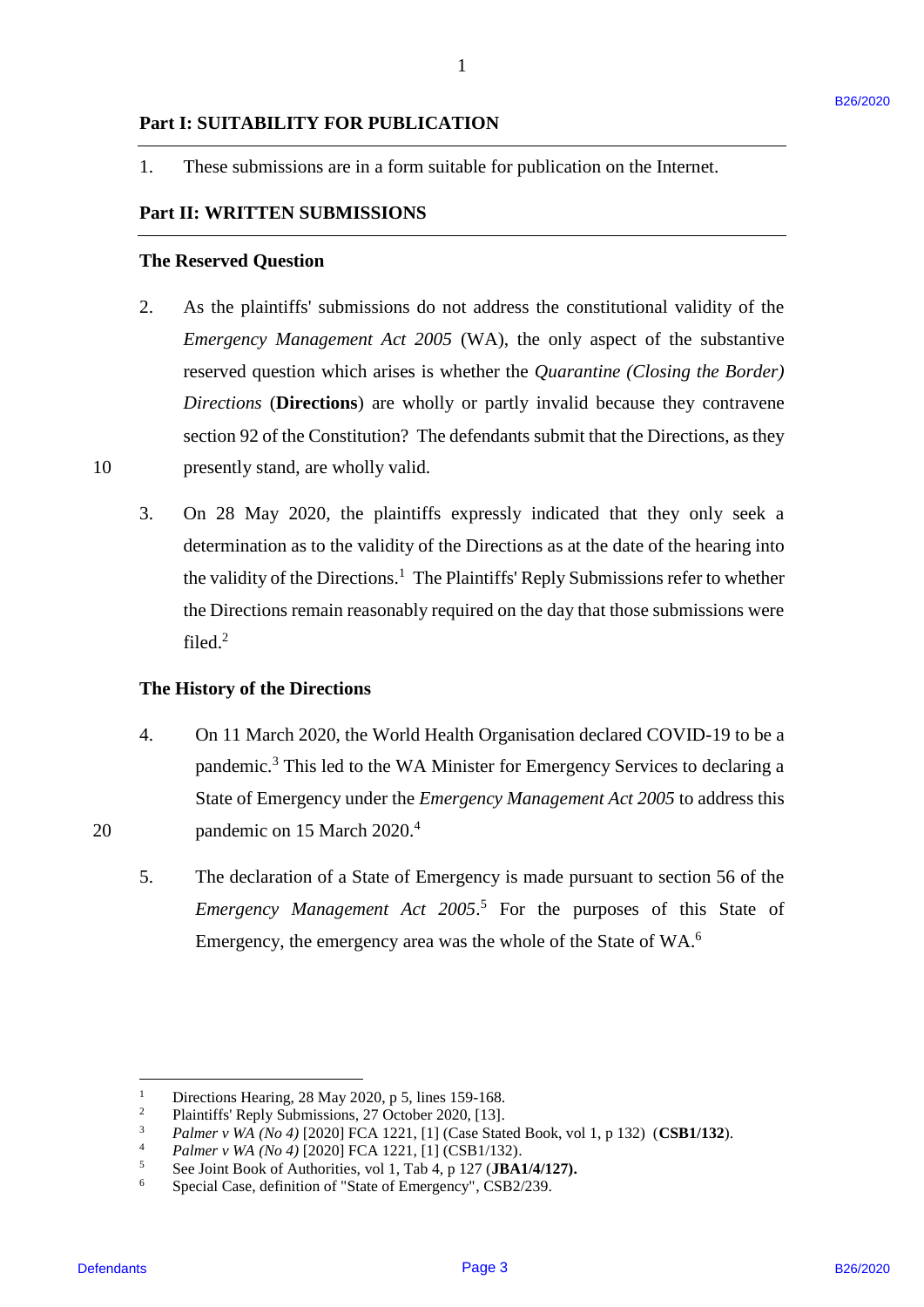6. A State of Emergency may be extended by the Minister, for a period of up to a A State of Emergency may be extended by the Minister, for <sup>a</sup> period of up to <sup>a</sup> further 14 days. This is by reason of section 58 of the *Emergency Management*  further 14 days. This is by reason of section 58 of the Emergency Management *Act 2005*. 7 Act 2005.'

2

- 7. Under section 67 of the *Emergency Management Act 2005*, 8 the State Under section 67 of the Emergency Management Act 2005,° the State Emergency Coordinator has the power to give directions for the purposes of the Emergency Coordinator has the power to give directions for the purposes of the "emergency management" of a state of emergency. These directions may "emergency management" of a state of emergency. These directions may include a direction to prohibit movement into or out of an emergency area. include <sup>a</sup> direction to prohibit movement into or out of an emergency area.
- 8. The Directions have been made by the State Emergency Coordinator, and The Directions have been made by the State Emergency Coordinator, and updated from time to time, pursuant to this power. The Directions were first updated from time to time, pursuant to this power. The Directions were first 10 made on 5 April 2020.<sup>9</sup> The Directions remain in place until they are amended, revoked or until there is no longer a "state of emergency". revoked or until there is no longer <sup>a</sup> "state of emergency".

#### *The Litigation* The Litigation

10

- 9. The present litigation was commenced by a writ of summons in the original The present litigation was commenced by <sup>a</sup> writ of summons in the original jurisdiction of this Honourable Court on 25 May 2020.<sup>10</sup> 9.
- 10. There were some factual matters in dispute concerning the reasonableness of, There were some factual matters in dispute concerning the reasonableness of, and necessity for, the Directions. These matters were set down for a hearing by and necessity for, the Directions. These matters were set down for a hearing by a judge of the Federal Court, and were heard between 27 and 31 July 2020, a judge of the Federal Court, and were heard between 27 and <sup>31</sup> July 2020, before Justice Rangiah. Justice Rangiah delivered judgement on 25 August before Justice Rangiah. Justice Rangiah delivered judgement on 25 August  $2020.^{11}$ 6. A State of Ismargenty may be extended by the Minister, for a period of up to a function of the *Def* 2020.<sup>2</sup> B26 State 214 days. This is by reason of section 38 of the *Energyeenery Management* Act 2005.<sup>2</sup> the State 10.
	- 20 11. On 4 September 2020, this Court ordered that the substantive Reserved On 4 September 2020, this Court ordered that the substantive Reserved Question be referred to consideration by the Full Court in the November sittings. Question be referred to consideration by the Full Court in the November sittings. 20 «II.

### *Amendment of the Directions* Amendment of the Directions

12. As the nature of the pandemic has changed from time to time, and this has 12. As the nature of the pandemic has changed from time to time, and this has caused outside circumstances to change (such as the docking of cruise ships), as caused outside circumstances to change (such as the docking of cruise ships), as well as altering the behaviour of the community in WA, the Directions have well as altering the behaviour of the community in WA, the Directions have required amendment from time to time. They have been amended 8 times.

 $\frac{1}{7}$ JBA1/4/128. JBA1/4/128.

<sup>8</sup> JBA1/4/134. JBA1/4/134,

<sup>&</sup>lt;sup>9</sup> *Palmer v WA (No 4)* [2020] FCA 1221, [2] (CSB1/132).

<sup>10</sup> *Palmer v WA (No 4)* [2020] FCA 1221, [4] (CSB1/132). Palmer v WA (No 4) [2020] FCA 1221, [4] (CSB1/132).

<sup>11</sup> *Palmer v WA (No 4)* [2020] FCA 1221 (CSB1/127). Palmer v WA (No 4) [2020] FCA 1221 (CSB1/127).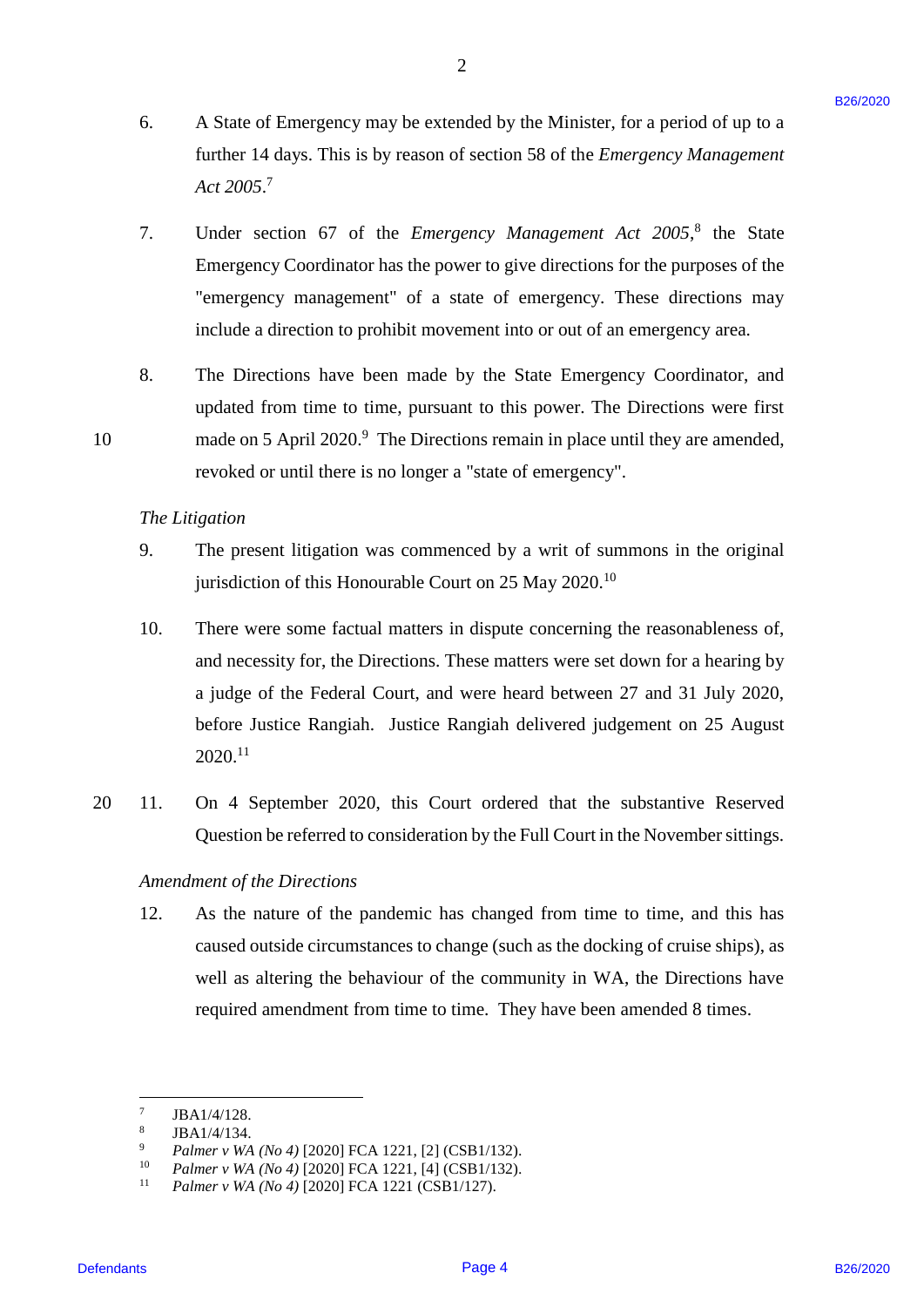13. A consolidated set of the Directions with amendments up to 16 September 2020 A consolidated set of the Directions with amendments up to 16 September 2020 has been included in the Case Stated Book.<sup>12</sup> It is proposed that a consolidated set of the Directions with amendments up to 30 October 2020<sup>13</sup> will be included in a Supplementary Court Book (along with the most recent advice from the in <sup>a</sup> Supplementary Court Book (along with the most recent advice from the WA Chief Health Officer). A version of the most recent consolidation will also WA Chief Health Officer). A version of the most recent consolidation will also be annexed to an affidavit in support of these submissions. be annexed to an affidavit in support of these submissions. 13.

3

- 14. The hearing before Justice Rangiah necessarily occurred upon the basis of The hearing before Justice Rangiah necessarily occurred upon the basis of evidence about the pandemic, and the substance of the Directions, as at the end of July 2020. of July 2020. 14.
- 10 15. Since then, the course of the pandemic throughout Australia has been stated in Since then, the course of the pandemic throughout Australia has been stated in the agreed Special Case.<sup>14</sup> In effect, there have been significant spikes in the number of coronavirus cases in Victoria and to a lesser extent in New South number of coronavirus cases in Victoria and to <sup>a</sup> lesser extent in New South Wales, Queensland and South Australia between the end of July 2020 and the Wales, Queensland and South Australia between the end of July 2020 and the present time. It appears that those spikes, representing outbreaks of coronavirus present time. It appears that those spikes, representing outbreaks of coronavirus cases, have now substantially been brought under control or are being brought cases, have now substantially been brought under control or are being brought under control. under control. 13. A consolidated set of the Direction with annentiments up to 16 September 2020<br>
the best interded to the Case Since floor, <sup>14</sup> is 15 proposed that oconsolidated<br>
set of the Directions with memolentes to the 30 Charder 10. 15.
	- 16. This has led to a reconsideration of the border restrictions strategy contained in This has led to <sup>a</sup> reconsideration of the border restrictions strategy contained in the Directions. In summary, immediately prior to 31 October 2020: the Directions. In summary, immediately prior to 31 October 2020: 16.
	- (a) exempt travellers from States and Territories other than Victoria were, (a) exempt travellers from States and Territories other than Victoria were, 20 generally, required to self-isolate in home quarantine for 14 days and generally, required to self-isolate in home quarantine for 14 days and undergo testing requirements on day 11 of quarantine pursuant to the undergo testing requirements on day <sup>11</sup> of quarantine pursuant to the *Presentation for Testing Directions (No 6)*; Presentation for Testing Directions (No 6);
		- (b) the categories of exempt travellers permitted to travel from Victoria to (b) the categories of exempt travellers permitted to travel from Victoria to WA were more limited. Additional conditions applied to those exempt WA were more limited. Additional conditions applied to those exempt travellers (such as mask wearing for 14 days). Those Victorian exempt travellers (such as mask wearing for 14 days). Those Victorian exempt travellers that were permitted entry were subject to certain testing travellers that were permitted entry were subject to certain testing requirements within 2 days of arriving and on day 11 under the *Presentation for Testing Directions (No 6)*. Presentation for Testing Directions (No 6).

 $\frac{1}{12}$ <sup>12</sup> CSB4/1449. CSB4/1449.

<sup>&</sup>lt;sup>13</sup> See also Affidavit of Rachel Paljetak, 2/11/2020, ex RP2. 13

<sup>14</sup> 14[3]-[23], CSB2/239-243. [3]-[23], CSB2/239-243.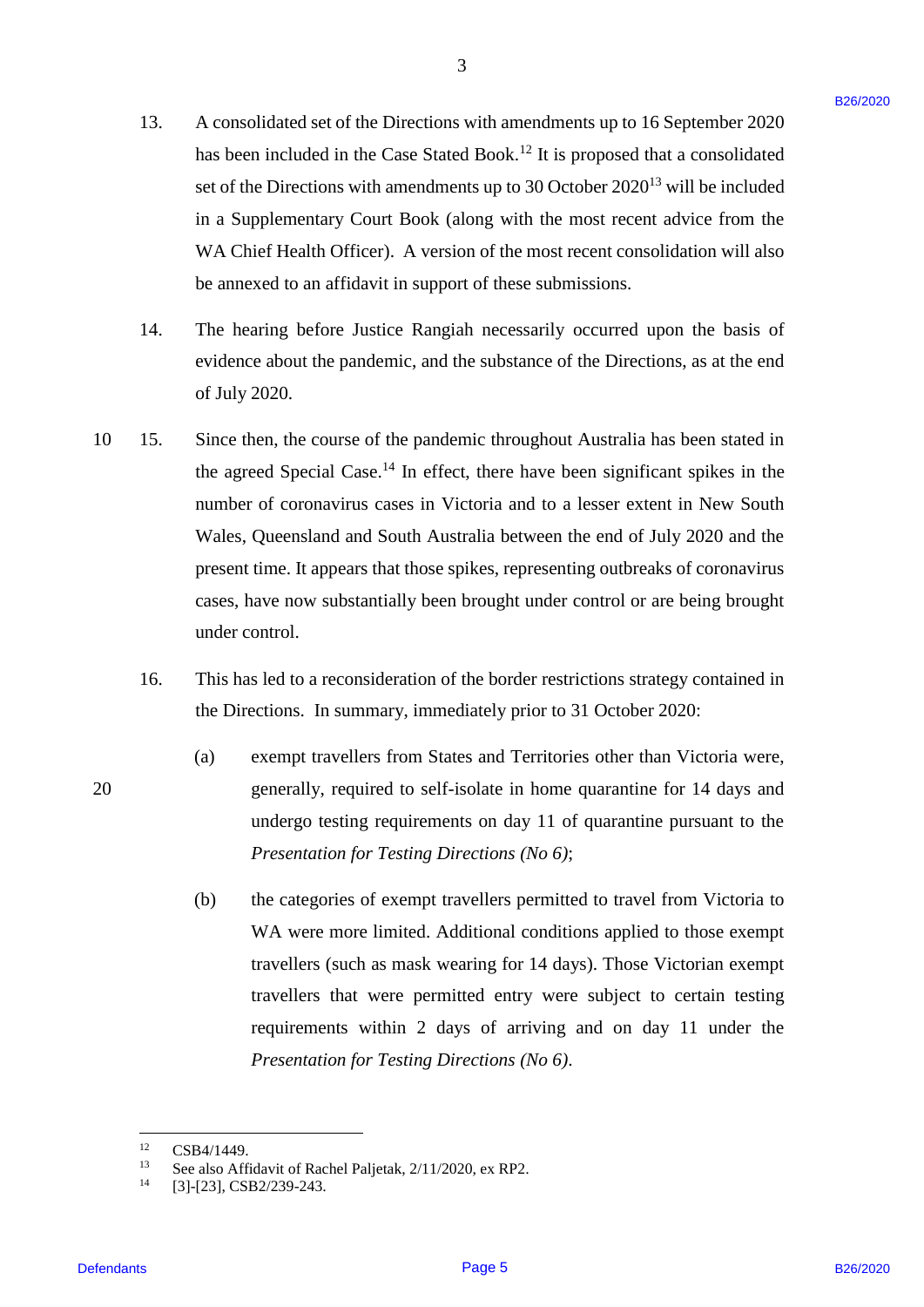17. From 30 October 2020, the Directions were amended so that the categories of exempt travellers permitted entry from Victoria were the same as the other States and Territories and no additional conditions applied to entrants from States and Territories and no additional conditions applied to entrants from Victoria.<sup>15</sup> All persons arriving in WA are required to undergo testing at day 11. This represented a loosening of restrictions previously applicable to 11. This represented <sup>a</sup> loosening of restrictions previously applicable to travellers from Victoria. travellers from Victoria.

#### **The Forecast Changes** The Forecast Changes

- 18. There has been a public announcement which indicates that, subject to There has been <sup>a</sup> public announcement which indicates that, subject to confirmation by the Chief Health Officer according to the relevant 10 circumstances as they may exist on 14 November 2020, it is anticipated that circumstances as they may exist on 14 November 2020, it is anticipated that there will be a further loosening of applicable requirements to all jurisdictions there will be <sup>a</sup> further loosening of applicable requirements to all jurisdictions which do not have any community cases of COVID-19 within the last 28 days. which do not have any community cases of COVID-19 within the last 28 days. This will mean that people may travel to WA from those jurisdictions and will This will mean that people may travel to WA from those jurisdictions and will not have to go into any form of quarantine (provided they have only been in not have to go into any form of quarantine (provided they have only been in such jurisdictions for the last 14 days). such jurisdictions for the last 14 days). 17. From 30 October 2020, the Directions were amended so that the diagograms of<br>
eventy traveleles permitted curve from Victoria were the sum on the order<br>
Since and Territoria and no auditions a mythical conditions and t 18. 10
	- 19. That is likely to apply to all jurisdictions, apart from New South Wales and That is likely to apply to all jurisdictions, apart from New South Wales and Victoria. Visitors from those jurisdictions may have to go into home quarantine, Victoria. Visitors from those jurisdictions may have to go into home quarantine, for 14 days, unless and until community coronavirus cases in their jurisdiction for 14 days, unless and until community coronavirus cases in their jurisdiction have not occurred for 28 days. have not occurred for 28 days. 19.
	- 20 20. The delay to implement the forecast changes until 14 November 2020 is The delay to implement the forecast changes until 14 November 2020 is because: because: 20 20.
		- (a) New Zealand travellers have been able to enter NSW since 16 October (a) New Zealand travellers have been able to enter NSW since 16 October 2020 without quarantine; and 2020 without quarantine; and
		- (b) all other jurisdictions without any cases of COVID-19 in the last 28 days (b) all other jurisdictions without any cases of COVID-19 in the last 28 days have announced their intention to open to NSW travellers by 2 have announced their intention to open to NSW travellers by 2 November 2020. November 2020.
		- 21. It follows that, by 14 November 2020: It follows that, by 14 November 2020: 21.

 $\frac{15}{15}$ <sup>15</sup> Affidavit of Rachel Paljetak, 2/11/2020, ex RP1. Affidavit of Rachel Paljetak, 2/11/2020, ex RP1.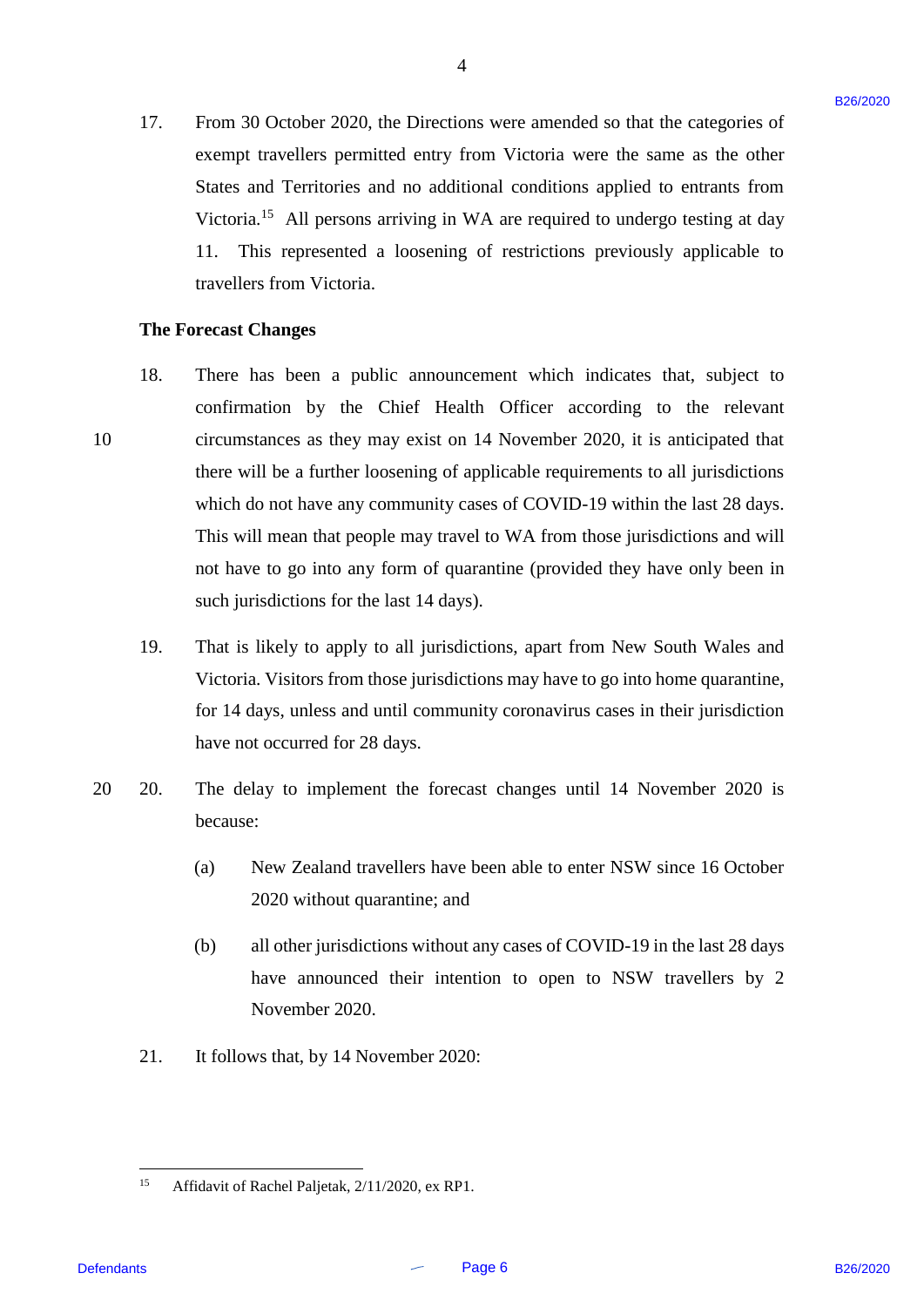- (a) 28 days (ie two incubation periods<sup>16</sup> for COVID-19) will have elapsed since New Zealand visitors were allowed to enter NSW without quarantining; quarantining;
- (b) 14 days (ie one incubation period for COVID-19) will have elapsed (b) <sup>14</sup> days (ie one incubation period for COVID-19) will have elapsed since all other borders were open to NSW; and since all other borders were open to NSW; and
- (c) it will be possible to confirm that the improvements in each jurisdiction (c) it will be possible to confirm that the improvements in eachjurisdiction have continued, and that there have not been any unexpected further have continued, and that there have not been any unexpected further outbreaks of cases. outbreaks of cases.
- 22. This will be sufficient time to detect whether any COVID-19 has been imported This will be sufficient time to detect whether any COVID-19 has been imported 10 into NSW from New Zealand, or into other jurisdictions from NSW; and into NSW from New Zealand, or into other jurisdictions from NSW; and whether the border controls that NSW and those other jurisdictions have whether the border controls that NSW and those other jurisdictions have implemented are adequate to keep out COVID-19. If the border controls of implemented are adequate to keep out COVID-19. If the border controls of those other jurisdictions appear to be sufficient to keep out cases of COVID-19, those other jurisdictions appear to be sufficient to keep out cases of COVID-19, travellers from those other jurisdictions will then be allowed to enter WA travellers from those other jurisdictions will then be allowed to enter WA without quarantine. without quarantine. (a) 28 sings (is too invariants) or products and to COVID-19) will have elapsed<br>since New Zeemland visitors, were allowed to enter NSW without<br>summarizeing:<br>the system of the system of the control of the COVID-19) will ha 22. 10

# **The Effect of the Changes on 30 October 2020 and the Forecast Changes on 14**  The Effect of the Changes on 30 October 2020 and the Forecast Changes on 14 **November 2020** November 2020

- 23. The changes which were made on 30 October 2020 were of small effect. These changes simply brought the treatment of exempt Victorian travellers into line changes simply brought the treatment of exempt Victorian travellers into line 20 with travellers from other States and territories. These changes did not relax the with travellers from other States and territories. These changes did not relax the suite of restrictions which have come to be described as WA's "hard border" (although there are exemptions available which permit border crossings into (although there are exemptions available which permit border crossings into WA). WA). 23.
	- 24. The forecast changes on 14 November 2020, if they are confirmed at that time The forecast changes on <sup>14</sup> November 2020, ifthey are confirmed at that time and implemented, will relax the suite of restrictions which have come to be and implemented, will relax the suite of restrictions which have come to be described as WA's "hard border". described as WA's "hard border". 24.

 $16$ <sup>16</sup> Palmer v WA (No 4) [2020] FCA 1221, [113] (CSB1/132): "The expert witnesses agree that where there have been no reported cases of community transmission of COVID-19 for two incubation there have been no reported cases of community transmission of COVID-19 for two incubation periods (28 days), the disease can be described as "eliminated". The experts also agree that where periods (28 days), the disease can be described as "eliminated". The experts also agree that where there have been no reported cases of community transmission with an unknown source of infection there have been no reported cases of community transmission with an unknown source of infection for 28 days, that is "as low risk a situation as can reasonably be hoped for"."